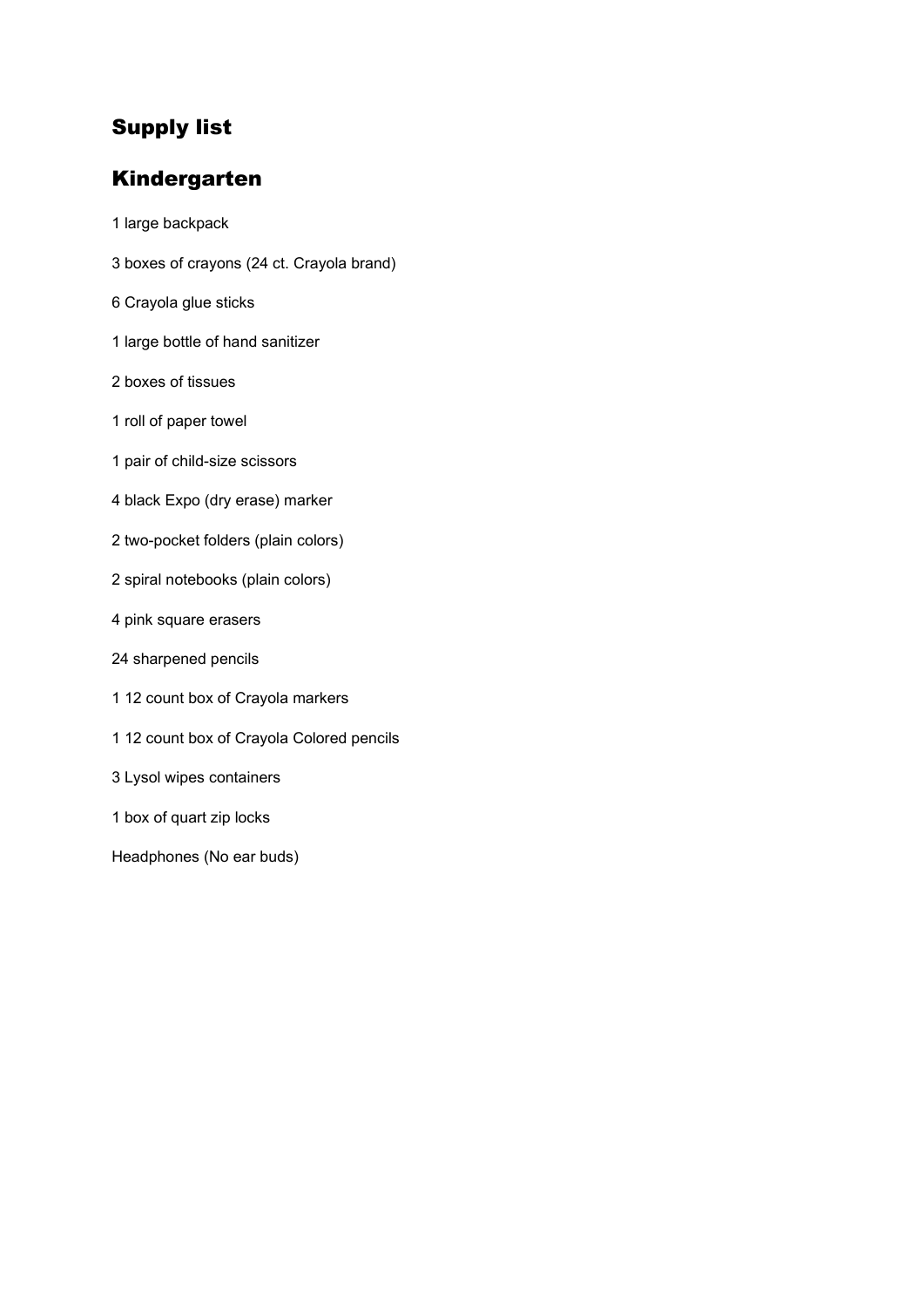#### 1st Grade

1 box of Crayola 24 count crayons 2 8-pack boxes of crayons 2 rolls of paper towel 4 boxes of tissue 4 large glue sticks (NO LIQUID GLUE) 1 composition book, wide ruled NO MORE THAN 1 4 pink pearl erasers (no pencil top erasers) 1 backpack (put name on it) 8 or more dry erase markers 1 bottle of hand sanitizer for class 2 75-count Clorox wipe canister 2 Highlighters 1 cloth pencil pouch for supplies 24 pre-sharpened pencils (NO PENCIL SHARPENERS, NO MECHANICAL PENCILS) 2 folders NO MORE THAN 2 1 inch binder 1 pair of scissors Headphones (No ear buds) Spill proof re-usable water bottle (to be left at school)

## 2nd Grade Supply List

rectangle pink erasers

- 1 box Crayola 24 ct. crayons
- 1 8-pack Crayola washable markers
- 2 yellow highlighters
- 2 spiral bound wide ruled notebooks
- 1 pack expo dry erase markers
- 1 pencil box/case
- 3 packs of #2 Pencils (pre-sharpen if possible)
- 3 jumbo Elmer's glue sticks
- 1 pair of scissors
- 1 large backpack
- 4 folders
- 2 bottles of hand sanitizer
- 2 boxes of Kleenex
- Reusable water bottle
- 2 rolls of paper towel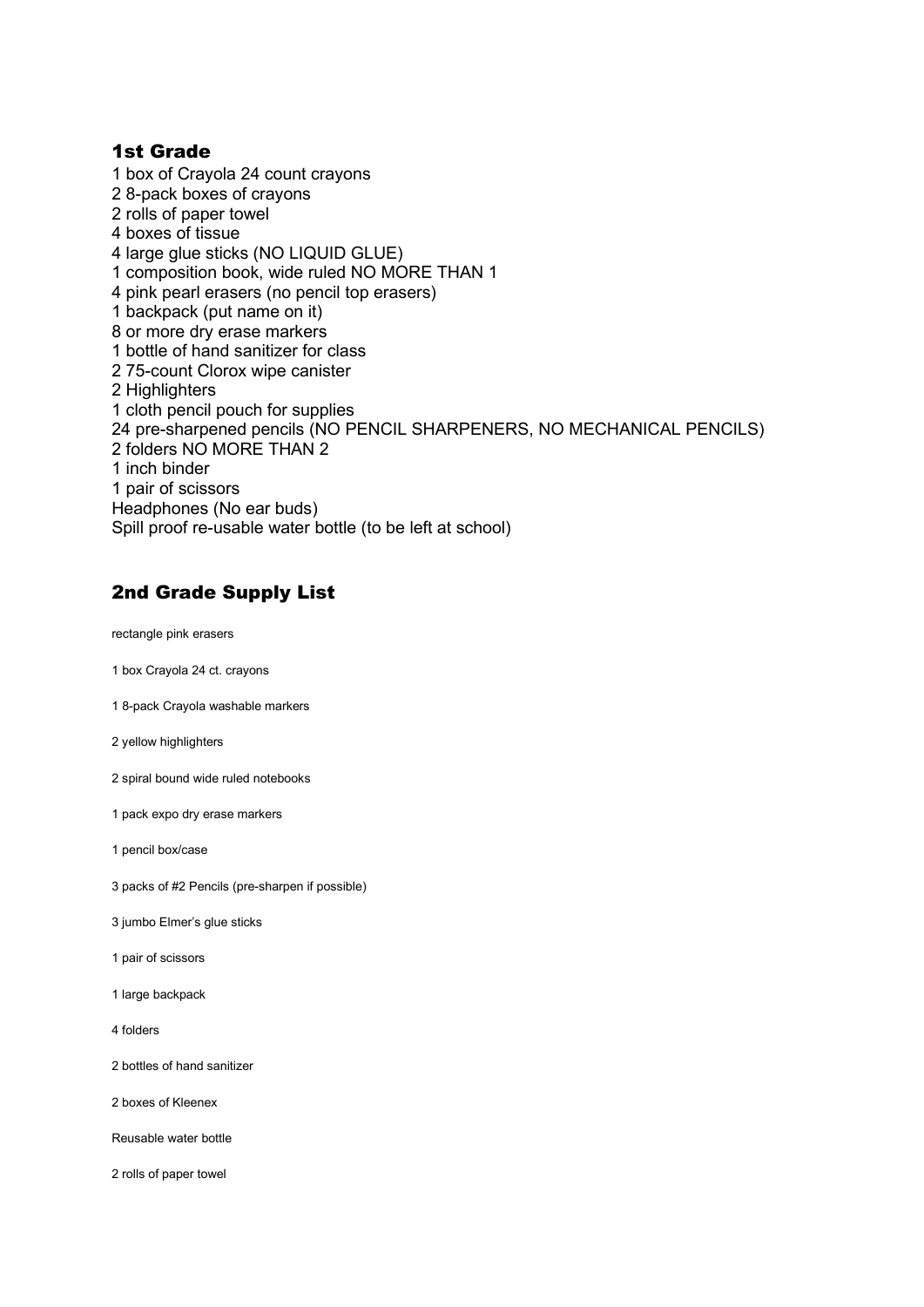Headphones

Clorox Wipes (non-bleach)

#### 3rd Grade

3 packs of #2 Pencils (pre-sharpen if possible) 1 pair of kid's socks (used as white board erasers) 1 four pack of dry erase markers 5 two pocket folders 4 spiral-bound notebooks (wide ruled) 4 packs of sticky notes 1 pack of highlighters 2 bottles of hand sanitizer 1 box of crayons or colored pencils (24 ct) 1 large pack of wide ruled paper 1 pack of glue sticks 3 boxes of Kleenex 2 containers of Clorox wipes 1 pair of scissors 1 roll of paper towel 1 pencil box 1 pack of pink erasers

Headphones (No ear buds

## 2nd Grade Supply List

3 rectangle pink erasers

- 1 box Crayola 24 ct. crayons
- 1 8-pack Crayola washable markers
- 2 yellow highlighters
- 2 spiral bound wide ruled notebooks
- 1 pack expo dry erase markers
- 1 pencil box/case
- 3 packs of #2 Pencils (pre-sharpen if possible)
- 3 jumbo Elmer's glue sticks
- 1 pair of scissors
- 1 large backpack
- 4 folders
- 2 bottles of hand sanitizer
- 2 boxes of Kleenex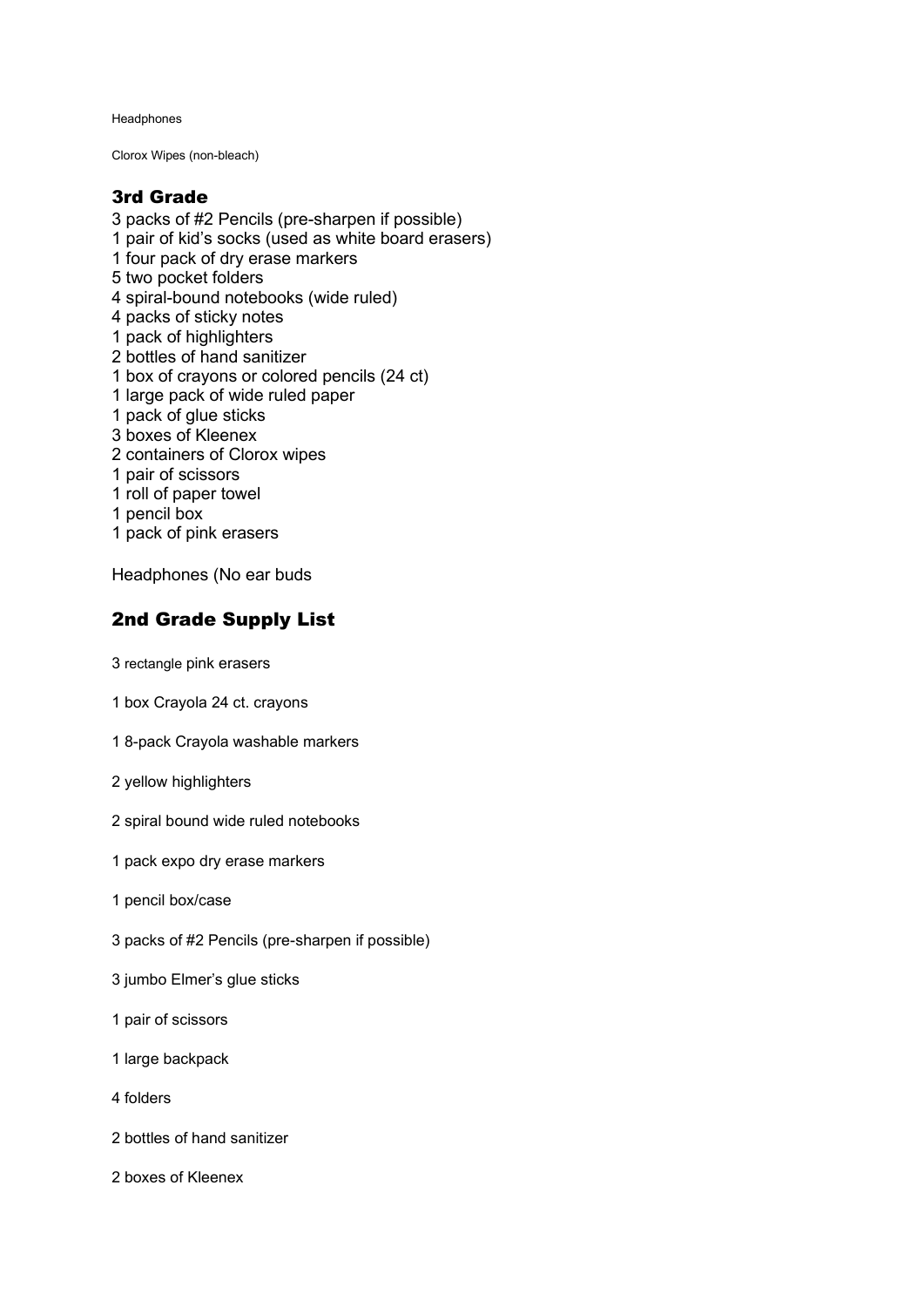Reusable water bottle

2 rolls of paper towel

Headphones

Clorox Wipes

### 4th Grade

1 pair of scissors (children's Fiskars blunt tip) with student's name on please

- 1 pkg erasers
- 1 pkg colored pencils
- 3 boxes of #2 writing pencils
- 1 handheld pencil sharpener
- 1 pkg highlighters (different colors)
- 6 composition books
- 6 colored twin-pocket folders w/ fasteners
- 3 single subject spiral notebooks (wide rule please)
- 1 pkg dry erase EXPO markers fine tip
- 2 wide ruled packages of lined paper
- 1 pkg of construction paper
- 1 pkg glue sticks
- 2 large boxes of Kleenex
- 2 bottles of Clorox wipes
- 2 packages of paper towel
- 2 bottles of hand sanitizer
- 2 pkgs 3"x3" post-It notes multiple colors
- 1 zipper pencil pouch
- 1 pkg of gallon size Ziploc bags
- 1 pkg of sandwich size Ziploc Bags
- $1 1$ <sup>'</sup> inch 3-ring binder
- Earbuds or Headphones (in a Zip-Loc bag with student's name)
- 1 pack of Ziploc bags (sandwich size)

### **5th Grade is the same.**